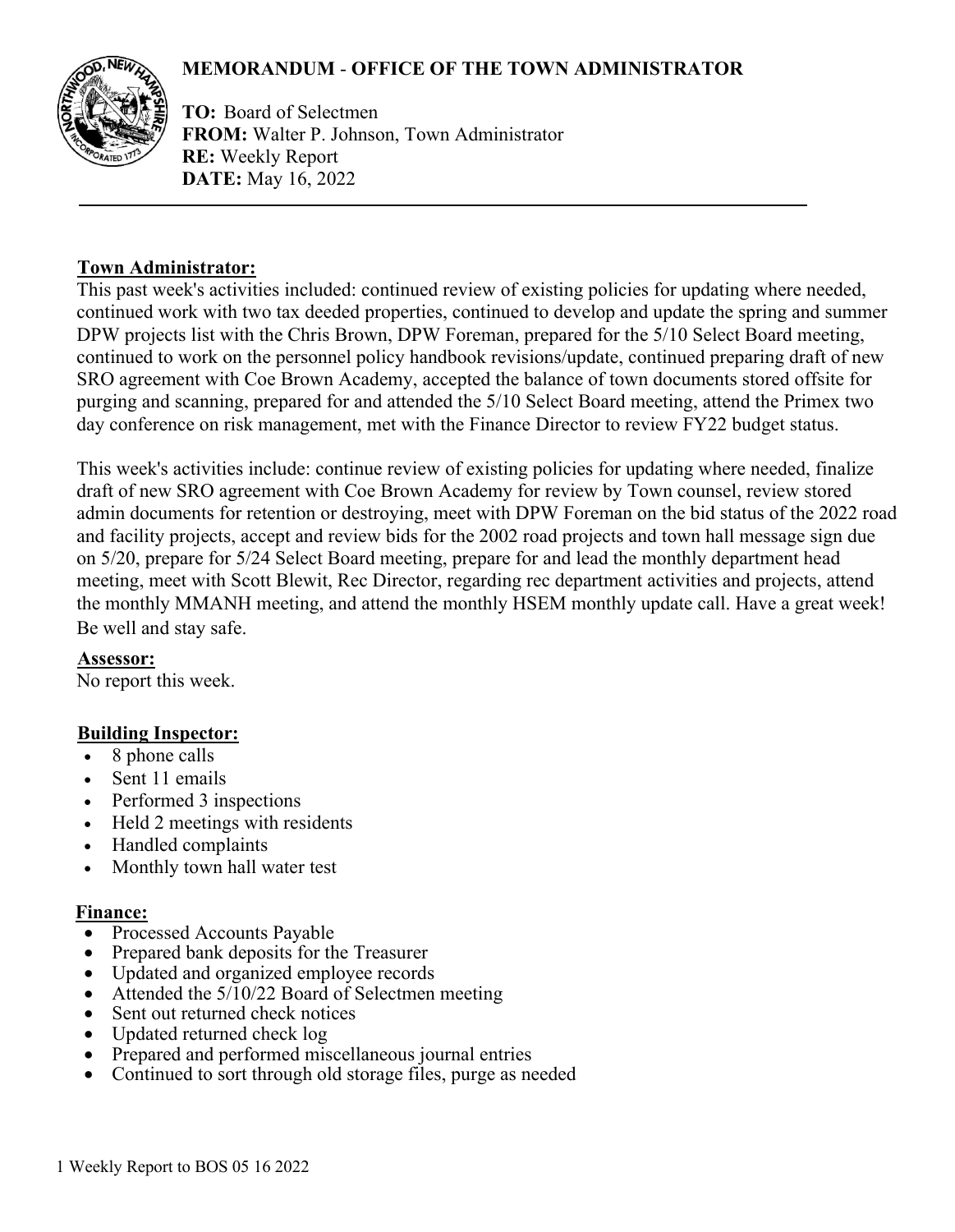## **Department of Public Works:**

No report this week.

### **Fire Rescue**:

- 1. This week we got our new to us UTV in service. Lead by Captain Schaub, firefighters have been working feverishly to wire lights radios and equipment. The UTV is now in service and ready to respond.
- 2. Chief Tetreault attended and hosted the formal kick off our new Rotary Club. Currently our club is a satellite club of the Raymond Club.
- 3. Over the weekend Northwood Firefighters responded to a serious motorcycle crash. The crash occurred on Route 4 at the Nottingham town line.
- 4. Northwood Firefighters responded to Cooper Hill Pizza for vehicle that had gone over an embankment and was in danger of rolling over. At the bottom of the embankment was a 1000 lb. propane cylinder and next to the cylinder was an apartment building. Firefighters stretched a hose line as a precaution while a tow truck got the vehicle back on the parking lot.
- 5. Ambulance 1 is in the shop for repairs to the air conditioning system. While it was there the mechanic checked for recalls. He discovered there are three open recalls. The soonest we can get it into the Ford dealer for the recalls is July.

#### **Library:**

No report this week.

## **Police Department**:

No report this week.

## **Town Clerk/Tax Collector:**

No report this week.

## **Weekly Report from Linda Smith, Land Use Specialist**

#### Land Use Specialist

- Reviewed new ZBA apps (5)
- Review proposed planning board procedures, including CIP subcommittee
- Sorting/purging old documents
- Prepare for and attend planning board meeting
- Update escrow accounts/update board files
- Followed up via email and phone to all incoming land use inquiries
- Met with public regarding property inquiries
- Consulted with Building Inspector regarding pending code enforcement matters and potential zoning board applications.
- Consulted with planner on upcoming work/applications